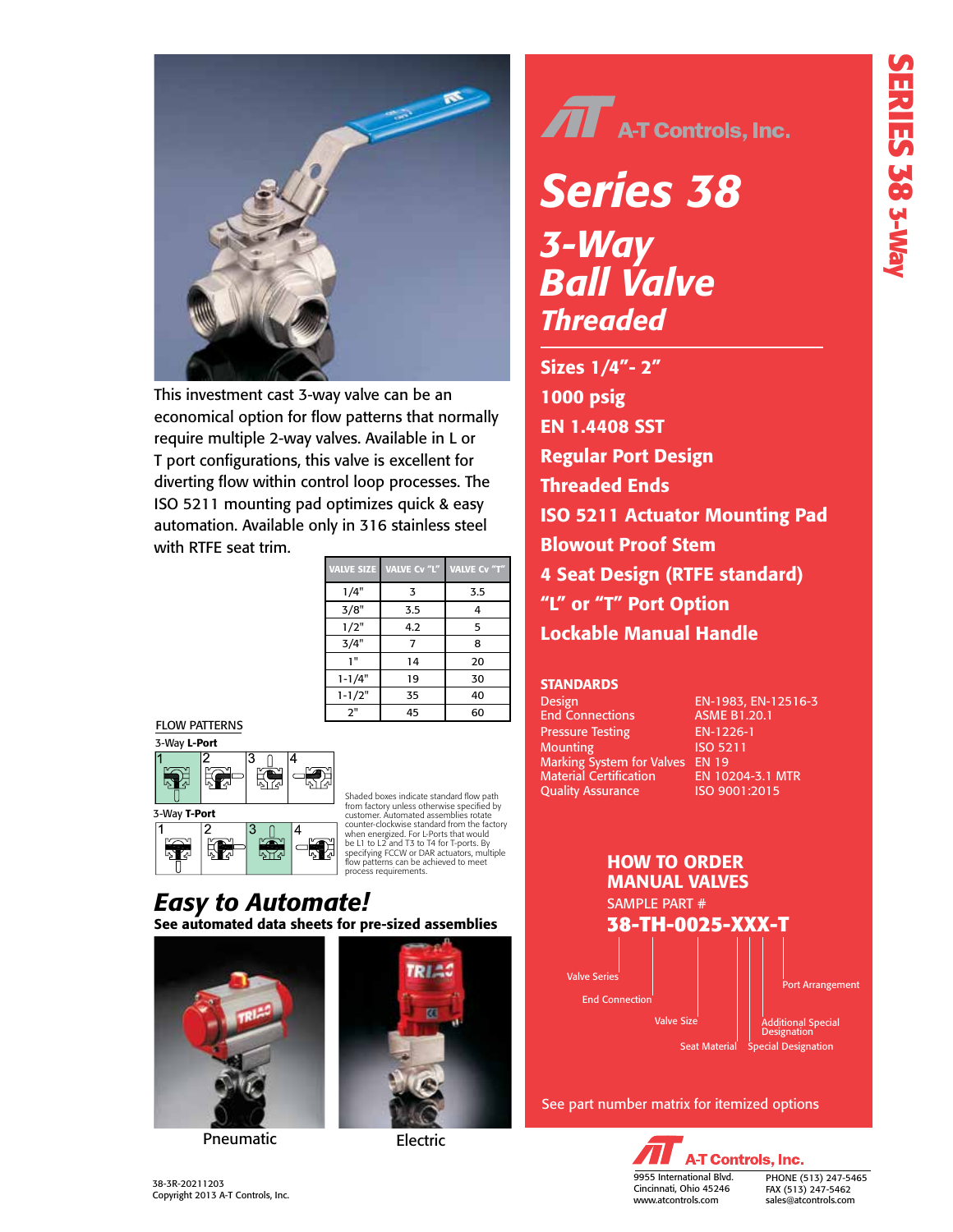# **Series 38**

#### Three-Way Threaded Ball Valve 1000 ps **Series 38** Three-Way Threaded Ball Valve 100 Regular Port, L or T Option all Valve 1000 psig<br>tion 1/4" to 2"  $388 \text{ s}$

Y

 $1000$  psig 1/4" to 2" 00 psig  $p = 1/4"$  to  $2"$  $\frac{1}{2}$  to 2.4  $\frac{1}{2}$ 

IN-LBS

200



*Series 38* Three-Way Threaded







ing the limitation of the v E seat. Dott ratings need ENTERTONE IT T (C)<br>NOTE: Dotted line shows the rating for valve body. Solid NOTE: Dotted line shows the rating for valve body. Solid line shows the rating for valve seat. Both ratings need to be considered when determin-ing the limitation of the valve for specific application.

| O<br>O                                                                                                 |                | <b>MATERIAL LIST</b> |                |                                             |                             |
|--------------------------------------------------------------------------------------------------------|----------------|----------------------|----------------|---------------------------------------------|-----------------------------|
| 13)                                                                                                    | NO.            | <b>PART NAME</b>     | QTY            | <b>MATERIAL</b>                             | <b>REPAIR</b><br><b>KIT</b> |
| $\left( \mathbf{2}\right)$<br>в<br>$\rightarrow$                                                       | $\mathbf{1}$   | <b>BODY</b>          | $\mathbf{1}$   | ASTM A351 GRADE CF8M<br>EN 1.4408 SST       |                             |
|                                                                                                        | $\overline{2}$ | <b>END CAP</b>       | $\overline{3}$ | ASTM A351 GRADE CF8M<br>EN 1.4408 SST       |                             |
|                                                                                                        | 3              | <b>BALL</b>          | $\mathbf{1}$   | 1/4" THRU 3/8" ASTM<br>A276 SS316           |                             |
| $\bf{(5)}$<br>$\mathbf{Q}$<br>$\mathbf{\hat{12}}$<br>(16)<br>$\left( 6\right)$<br>(17)<br>(15)<br>(14) | 3              | <b>BALL</b>          | $\mathbf{1}$   | 1/2" THRU 2" ASTM A351<br><b>GRADE CF8M</b> |                             |
| $\left( 7\right)$<br>10)<br>.ප<br>صی                                                                   | 4              | <b>STEM</b>          | -1             | ASTM A276 SS316                             |                             |
| $\left( 4\right)$                                                                                      | 5              | <b>STEM NUT</b>      | $\overline{2}$ | AISI 304                                    |                             |
| (11)<br>∞<br>F<br>$\mathbf{\hat{3}}$                                                                   | 6              | <b>STEM WASHER</b>   | $\mathbf{1}$   | AISI 304                                    |                             |
| $\mathbf{2}$                                                                                           | $\overline{7}$ | <b>HANDLE</b>        | $\mathbf{1}$   | AISI 304                                    |                             |
| $\left( \mathbf{8}\right)$                                                                             | 8              | <b>SEAT</b>          | 4              | <b>RTFE</b>                                 | $\checkmark$                |
| $\bf \widehat{13}$<br>ØA                                                                               | 9              | <b>GLAND NUT</b>     | $\mathbf{1}$   | <b>AISI 304</b>                             |                             |
|                                                                                                        | 10             | <b>GLAND PACKING</b> | $\mathbf{1}$   | <b>PTFE</b>                                 | $\checkmark$                |
| $\left( 1 \right)$                                                                                     | 11             | <b>THRUST WASHER</b> | $\mathbf{1}$   | <b>RTFE</b>                                 | $\checkmark$                |
| $\overline{\phantom{a}}$<br><b>-STANDARD</b>                                                           | 12             | <b>STEM SPACER</b>   | $\mathbf{1}$   | AISI 304                                    |                             |
| $AE \rightarrow$<br><b>AB</b><br><b>NPT THREADS</b>                                                    | 13             | <b>JOINT GASKET</b>  | 3              | <b>PTFE</b>                                 | $\checkmark$                |
|                                                                                                        | 14             | <b>SPACER</b>        | $\mathbf{1}$   | <b>AISI 304</b>                             |                             |
|                                                                                                        | 15             | <b>HANDLE LOCK</b>   | $\mathbf{1}$   | <b>AISI 304</b>                             |                             |
|                                                                                                        | 16             | <b>HANDLE SLEEVE</b> | $\mathbf{1}$   | <b>VINYL</b>                                |                             |

## 1/4" 0.4354 5.25 1.06 0.4354 5.25 1.06 0.354 5.25 1.06 0.37 0.37 0.37 0.37 1.47 0.87 0.87 0.47 1.47 1.47 1.47

| <b>DIMENSIONS (IN)</b> |       |       |      |       |                                  |      |                    |                |           |       |           |      |           |                  |            |
|------------------------|-------|-------|------|-------|----------------------------------|------|--------------------|----------------|-----------|-------|-----------|------|-----------|------------------|------------|
| <b>SIZE</b>            | A     | в     |      | D     | E                                |      |                    |                | <b>AB</b> | AC    | <b>AE</b> | AF   | <b>DD</b> | <b>ISO 5211</b>  | <b>LBS</b> |
| 1/4"                   | 0.43  | 0.354 | 5.25 |       | $1.06$   0.42   2.39             |      | 12.7310.20         | M <sub>5</sub> | 1.37      | 10.87 | 0.61      | 1.37 | 1.654     | FO <sub>4</sub>  | 1.32       |
| 3/8"                   | 0.43  | 0.354 | 5.25 |       | $1.06$   0.42   2.39             |      | 12.7310.20         | M5             | 1.37      | 10.87 | 0.61      | 1.37 | 1.654     | FO <sub>4</sub>  | 1.32       |
| 1/2"                   | 0.49  | 0.354 | 5.25 |       | 1.20   0.42   2.52   2.98   0.19 |      |                    | M <sub>5</sub> | 1.49      | 10.87 | 0.68      | 1.49 | 1.654     | FO <sub>4</sub>  | 1.54       |
| 3/4"                   | 0.63  | 0.433 | 7.03 |       | $1.45$   0.55                    |      | 3.24   3.41   0.28 | M <sub>6</sub> | 1.70      | 1.22  | 0.76      | 1.70 | 1.969     | FO <sub>5</sub>  | 2.42       |
| 1"                     | 0.79  | 0.433 | 7.03 |       | $1.60$   0.79   3.39             |      | 4.03   0.45        | M <sub>6</sub> | 2.02      | 1.22  | 0.85      | 2.02 | 1.969     | FO <sub>5</sub>  | 3.86       |
| $1 - 1/4"$             | 0.98  | 0.433 | 8.26 |       | $1.85$   0.94                    | 3.60 | 4.65   0.63        | M <sub>6</sub> | 2.33      | 1.22  | 0.93      | 2.33 | 1.969     | FO <sub>5</sub>  | 5.33       |
| $1 - 1/2"$             | 26. ا | 0.433 | 8.19 | 2.141 | 1.02                             | 4.04 | 4.95   0.61        | M8             | 2.48      | 1.22  | 0.92      | 2.48 | 2.756     | F <sub>0</sub> 7 | 7.49       |
| 2"                     | .50   | 0.551 | 9.05 | 2.481 | 1.00                             |      | 4.36   5.87   0.61 | M <sub>8</sub> | 2.93      | 1.34  | 1.00      | 2.93 | 2.756     | F <sub>0</sub> 7 | 12.00      |

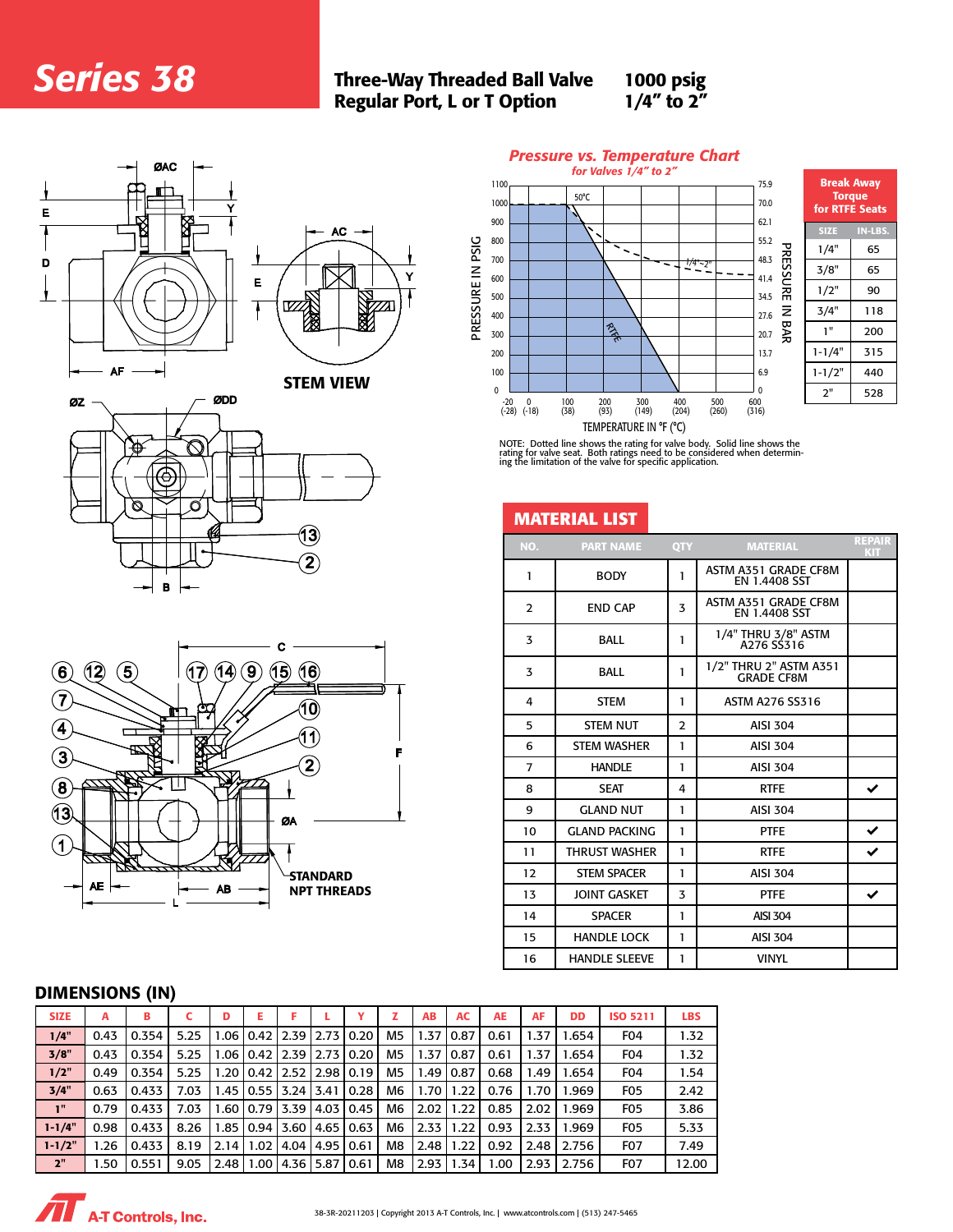

#### *Double Acting Automated Ball Valve Package Pneumatic Double Acting*

Series 38 *Automated* 3-Way Ball Valve *Ball Valve Package* enes se<br>JMav Rall Valv 1000 psi Wogodki Series 38 3-Way Ball Valve

Sizes 1/4"- 2" 1000 psignal Port Designation EN 1.4408 SST Regular Port Design Threaded Ends ISO 5211 Actuator Mounting Pad Blowout Proof Stem 4 Seat Design (RTFE standard) "L" or "T" Port Option Lockable Manual Handle 1-1/4" 9.29 4.49 0.79 3.43 4.41 1-1/2" 9.29 4.49 0.79 3.72 4.41

#### Quality Assurance ISO 9001:2008 STANDARDS

| Design                          | EN-1983. EN-1251    |
|---------------------------------|---------------------|
| <b>End Connections</b>          | <b>ASME B1.20.1</b> |
| <b>Pressure Testing</b>         | EN-1226-1           |
| <b>Mounting</b>                 | ISO 5211            |
| Marking System for Valves EN 19 |                     |
| <b>Material Certification</b>   | EN 10204-3.1 MTR    |
| <b>Quality Assurance</b>        | ISO 9001:2015       |

EN-1983, EN-12516-3 **ASME B1.20.1** EN-1226-1 ISO 5211  $EN<sub>19</sub>$ 



SIZE a B Threaded 3-Way





#### **Example 3 DIMENSIONS (IN)** and a part for a supply distributions of  $I$ 2" 9.29 4.49 0.79 4.06 4.41

1/4" 5.98 2.76 0.79 2.54 2.58 3/8" 5.98 2.76 0.79 2.54 2.58 1/2" 5.98 2.76 0.79 2.68 2.58 3/4" 5.98 2.76 0.79 3.03 2.58 1" 7.95 3.43 0.79 3.18 3.29

| <b>VALVE SIZE</b> | A    | F    |            | D    |      |                                | <b>VALVE Cv</b>             | <b>FLOW PATT</b> |
|-------------------|------|------|------------|------|------|--------------------------------|-----------------------------|------------------|
| 1/4"              | 6.50 | 2.84 | 0.787      | 3.62 | 2.82 | <b>T-PORT</b><br>STRAIGHT THRU | <b>L-PORT</b><br>$90^\circ$ | 3-Way L-Por      |
| 3/8''             | 6.50 | 2.84 | 0.787      | 3.62 | 2.82 | 3                              | 3.5                         | 2                |
| 1/2"              | 6.50 | 2.84 | 0.787      | 3.62 | 2.82 | 3.5                            | 4                           | Ę<br>叼<br>اے ∎   |
| 3/4''             | 6.50 | 2.84 | 0.787      | 3.62 | 2.82 | 4.2                            | 5                           |                  |
| 1''               | 7.60 | 3.47 | 0.787      | 4.25 | 3.35 |                                | 8                           |                  |
|                   |      |      |            |      |      | 14                             | 20                          | 3-Way T-Port     |
| $1 - 1/4"$        | 7.60 | 3.47 | 0.787      | 4.25 | 3.35 | 19                             | 30                          | 2                |
| $1 - 1/2"$        | 9.29 | 4.30 | 0.787      | 5.09 | 4.18 | 35                             | 40                          | Ę<br>冤           |
| 2 <sup>n</sup>    | 9.29 |      | 4.30 0.787 | 5.09 | 4.18 | 45                             | 60                          |                  |
|                   |      |      |            |      |      |                                |                             |                  |

|                   | . ביותר וחי |       |  |
|-------------------|-------------|-------|--|
| 3-Way L-Port      |             |       |  |
|                   |             | 3     |  |
|                   |             |       |  |
| ٦.                | م⁄ ∎        | دار م |  |
|                   |             |       |  |
| 3-Way T-Port      |             |       |  |
|                   |             |       |  |
|                   |             |       |  |
| $\P_{\epsilon^0}$ | Гл<br>لم    |       |  |
|                   |             |       |  |

ELOW PATTERNIC

DIMENSIONS SHOWN ARE FOR ASSEMBLIES SIZED FOR 80 PSI SUPPLY

|             | <b>SIZED FOR</b><br><b>80 psi AIR SUPPLY</b> |
|-------------|----------------------------------------------|
| <b>SIZE</b> | <b>MODEL</b>                                 |
| 1/4"        | 38-TX-025/3RDD-XX                            |
| 3/8"        | 38-TX-038/3RDD-XX                            |
| 1/2"        | 38-TX-050/3RDD-XX                            |
| 3/4"        | 38-TX-075/3RDD-XX                            |
| 1"          | 38-TX-100/3RED-XX                            |
| $1 - 1/4"$  | 38-TX-125/3RED-XX                            |
| $1 - 1/2"$  | 38-TX-150/3RFD-XX                            |
| ን"          | 38-TX-200/3RFD-XX                            |

1/2" 38-TX-050/TR1D-XX-TX-050/TR1D-XX-TX-050

|     | <b>SIZED FOR</b>         |             | <b>SIZED FOR</b>         | <b>OPTIO</b>    |            |                |
|-----|--------------------------|-------------|--------------------------|-----------------|------------|----------------|
|     | <b>80 psi AIR SUPPLY</b> |             | <b>60 psi AIR SUPPLY</b> | <b>SUFFIX 1</b> |            | A              |
| E   | <b>MODEL</b>             | <b>SIZE</b> | <b>MODEL</b>             | x               |            | N <sub>0</sub> |
| Ľ۳  | 38-TX-025/3RDD-XX        | 1/4"        | 38-TX-025/3RDD-XX        |                 |            | TY             |
| γM  | 38-TX-038/3RDD-XX        | 3/8"        | 38-TX-038/3RDD-XX        | R               |            | TY<br>Int      |
| II, | 38-TX-050/3RDD-XX        | 1/2"        | 38-TX-050/3RDD-XX        | D               |            | TY             |
| H.  | 38-TX-075/3RDD-XX        | 3/4"        | 38-TX-075/3RDD-XX        | o               |            | TY<br>TY       |
|     | 38-TX-100/3RED-XX        | 1 "         | 38-TX-100/3RED-XX        | M               |            | TY<br>TY       |
| '4" | 38-TX-125/3RED-XX        | $1 - 1/4"$  | 38-TX-125/3RFD-XX        | N               |            | TY             |
| 2"  | 38-TX-150/3RFD-XX        | $1 - 1/2"$  | 38-TX-150/3RFD-XX        |                 |            | Pr<br>Ek       |
|     | 38-TX-200/3RFD-XX        | 2"          | 38-TX-200/3RFD-XX        |                 | <b>SUF</b> |                |

*See automated part number matrix on back cover for complete part number and options.*

Seat Material

Valve Size

TRIAC Actuator Series

|             | <b>SIZED FOR</b>         |                       | <b>SIZED FOR</b>                   |                 | <b>OPTIONS</b>             |                                                                                                                                                    |                                                          |
|-------------|--------------------------|-----------------------|------------------------------------|-----------------|----------------------------|----------------------------------------------------------------------------------------------------------------------------------------------------|----------------------------------------------------------|
|             | <b>80 psi AIR SUPPLY</b> |                       | <b>60 psi AIR SUPPLY</b>           | <b>SUFFIX 1</b> |                            | <b>Accessories/Options</b>                                                                                                                         | Model no.                                                |
| <b>SIZE</b> | <b>MODEL</b>             | <b>SIZE</b>           | <b>MODEL</b>                       | x               | No Specials                |                                                                                                                                                    |                                                          |
| 1/4"        | 38-TX-025/3RDD-XX        | 1/4"                  | 38-TX-025/3RDD-XX                  | А               |                            | TYPE 4 Solenoid 120VAC                                                                                                                             | TVCS-X411-4N-A120                                        |
| 3/8"        | 38-TX-038/3RDD-XX        | 3/8"                  | 38-TX-038/3RDD-XX                  | B<br>C          |                            | TYPE 7 Solenoid 120VAC<br>Intrinsically Safe Solenoid                                                                                              | TVC6-X411-7N-A120<br>TVIS-X411-4N-D24                    |
| 1/2"        | 38-TX-050/3RDD-XX        | 1/2"                  | 38-TX-050/3RDD-XX                  | D<br>F          |                            | TYPE 4 Solenoid 24VDC<br>TYPE 7 Solenoid 24VDC                                                                                                     | TVCS-X411-4N-D24<br>TVC6-X411-7N-D24                     |
| 3/4"        | 38-TX-075/3RDD-XX        | 3/4"                  | 38-TX-075/3RDD-XX                  | Q               |                            | TYPE 4 SST Solenoid 120VAC                                                                                                                         | TVSS-X411-4N-A120                                        |
| 1"          | 38-TX-100/3RED-XX        | 1 <sup>11</sup>       | 38-TX-100/3RED-XX                  | M<br>L          |                            | TYPE 7 SST Solenoid 120VAC<br>TYPE 4 SST Solenoid 24VDC                                                                                            | TVSS-X411-7N-A120<br>TVSS-X411-4N-D24                    |
| $1 - 1/4"$  | 38-TX-125/3RED-XX        | $1 - 1/4"$            | 38-TX-125/3RFD-XX                  | N               |                            | TYPE 7 SST Solenoid 24VDC                                                                                                                          | TVSS-X411-7N-D24                                         |
| $1 - 1/2"$  | 38-TX-150/3RFD-XX        | $1 - 1/2"$            | 38-TX-150/3RFD-XX                  | P<br>E          |                            | <b>Pneumatic Positioner</b><br>Electro-Pneumatic Positioner                                                                                        | PPR-1200<br>EPR-1000                                     |
| 2"          | 38-TX-200/3RFD-XX        | 2"                    | 38-TX-200/3RFD-XX                  |                 | <b>SUFFIX 2</b>            | <b>Accessories</b>                                                                                                                                 | Model no.                                                |
|             |                          | <b>Valve Series</b>   | SAMPLE PART #<br>38-TX-050/3RDD-XX |                 | x<br>A<br>в<br>c<br>Q<br>M | No Specials<br>TYPE 4 Limit Switch<br>TYPE 7 Limit Switch<br>Intrinsically Safe Limit Switch<br>TYPE 4 SST Limit Switch<br>TYPE 7 SST Limit Switch | API-210N<br>APL-510N<br>APL-218N<br>APL-910N<br>APL-510S |
|             |                          | <b>End Connection</b> |                                    |                 |                            | Other options available - call for details                                                                                                         |                                                          |

Other options available - call for details Actuators are sized based on full differential pressure with clean water. Consult the Application Sizing Guide for assistance with sizing actuators.

**SERIES 38 SERIES 38 3-Way** 



Actuator Size Double Acting SUFFIX 1: Solenoids SUFFIX 2: Limit Switch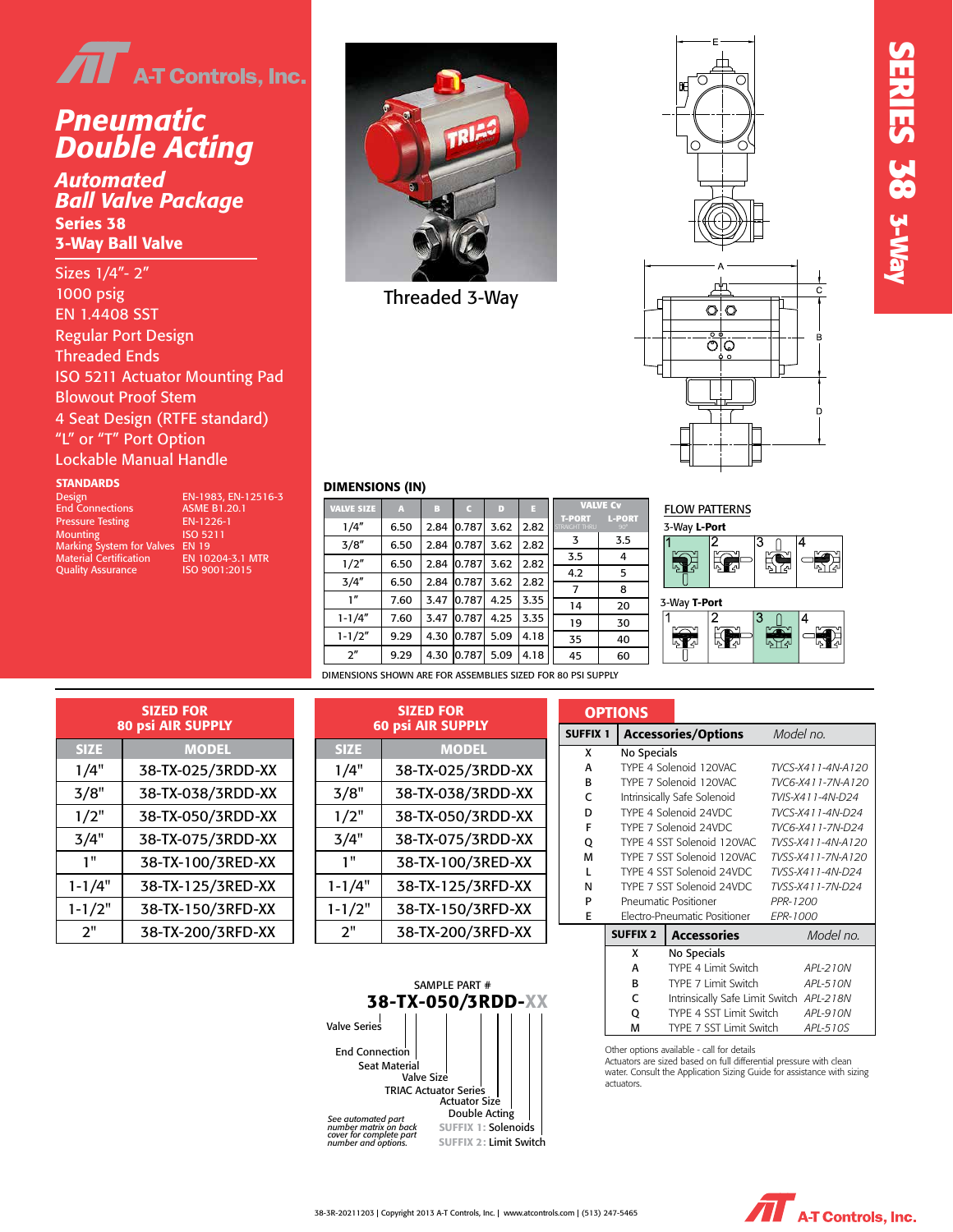

### *Pneumatic Spring Return Automated Double Acting Ball Valve Package*

Series 38 senes so<br>3-Way Ball Valve Automated *Ball Valve Package*  $\frac{1}{\sqrt{2}}$ 

Sizes 1/4"- 2" 1000 psignal Designation of the Second EN 1.4408 SST Regular Port Design **Stem** Threaded Ends  $\mathbb{R}^n$  and  $\mathbb{R}^n$ ISO 5211 Actuator Mounting Pad Blowout Proof Stem 4 Seat Design (RTFE standard) "L" or "T" Port Option Lockable Manual Handle

#### **STANDARDS** (Constitution Assurance ISO 9001:2008)

Design EN-1983, E<br>
End Connections ASME B1.20<br>
Pressure Testing EN-1226-1 Pressure Testing EN-1226-<br>Mounting ISO 5211 Mounting ISO 5211 Marking System for Valves EN 19 Material Certification EN 10204-3.1 MTR SIZED FOR Quality Assurance

EN-1983, EN-12516-3<br>ASME B1.20.1 EN 10204-3.1 MTR<br>ISO 9001:2015

1/4" 38-TX-025/TR1D-XX-T 3/8" 38-TX-038/TR1D-XX-T 1/2" 38-TX-050/TR1D-XX-T



**Threaded 3-Way** 

1/4" 5.98 2.76 0.79 2.54 2.58 3/8" 5.98 2.76 0.79 2.54 2.58 1/2" 5.98 2.76 0.79 2.68 2.58 3/4" 5.98 2.76 0.79 3.03 2.58 1" 7.95 3.43 0.79 3.18 3.29 1-1/4" 9.29 4.49 0.79 3.43 4.41 1-1/2" 9.29 4.49 0.79 3.72 4.41 2" 9.29 4.49 0.79 4.06 4.41



**SERIES 38**

**SERIES 38 3-Way** 

#### **EXECUTE DIMENSIONS (IN)** ARE FOR ASSEMBLING TO A SERIES SIZE OF A SUPPLY SIZE OF A SUPPLY SIZE OF A SUPPLY SIZE OF A SUPPLY STATE OF A SUPPLY STATE OF A SUPPLY STATE OF A SUPPLY STATE OF A SUPPLY STATE OF A SUPPLY STATE O

VALVE

| <b>VALVE SIZE</b> | A     | B    |        | D    | п    |                                | <b>VALVE Cv</b>             |
|-------------------|-------|------|--------|------|------|--------------------------------|-----------------------------|
| 1/4"              | 6.50  | 2.84 | 0.787  | 2.62 | 2.82 | <b>T-PORT</b><br>STRAIGHT THRU | <b>L-PORT</b><br>$90^\circ$ |
| 3/8"              | 6.50  | 2.84 | 0.787  | 2.62 | 2.82 | 3                              | 3.5                         |
| 1/2"              | 7.60  | 3.47 | 0.787  | 2.76 | 3.35 | 3.5                            | 4                           |
| 3/4"              | 7.60  | 3.47 | 0.787  | 3.62 | 3.35 | 4.2                            | 5                           |
|                   |       |      |        |      |      | $\overline{7}$                 | 8                           |
| 1"                | 9.29  | 4.30 | 0.787  | 3.17 | 4.18 | 14                             | 20                          |
| $1 - 1/4"$        | 11.02 | 4.61 | 10.787 | 3.42 | 4.27 | 19                             | 30                          |
| $1 - 1/2"$        | 11.50 | 5.28 | 10.787 | 4.11 | 5.78 | 35                             | 40                          |
| 2"                | 11.50 | 5.28 | 0.787  | 4.45 | 5.78 | 45                             | 60                          |
|                   |       |      |        |      |      |                                |                             |

| <b>FLOW PATTERNS</b> |   |  |
|----------------------|---|--|
| 3-Way L-Port         |   |  |
|                      | л |  |



DIMENSIONS SHOWN ARE FOR ASSEMBLIES SIZED FOR 80 PSI SUPPLY

|             | <b>SIZED FOR</b><br><b>80 psi AIR SUPPLY</b> |         |
|-------------|----------------------------------------------|---------|
| <b>SIZE</b> | <b>MODEL</b>                                 |         |
| 1/4"        | 38-TX-025/3RDS-XX                            |         |
| 3/8"        | 38-TX-038/3RDS-XX                            |         |
| 1/2"        | 38-TX-050/3RES-XX                            |         |
| 3/4"        | 38-TX-075/3RES-XX                            |         |
| 1 "         | 38-TX-100/3RFS-XX                            |         |
| $1 - 1/4"$  | 38-TX-125/3RGS-XX                            | $1 - 1$ |
| $1 - 1/2"$  | 38-TX-150/3RHS-XX                            | 1-1     |
| 2"          | 38-TX-200/3RHS-XX                            |         |

| <b>SIZED FOR</b> |                          |  |                          | <b>SIZED FOR</b>  |  |                 | <b>OPTIONS</b>                         |
|------------------|--------------------------|--|--------------------------|-------------------|--|-----------------|----------------------------------------|
|                  | <b>80 psi AIR SUPPLY</b> |  | <b>60 psi AIR SUPPLY</b> |                   |  | <b>SUFFIX 1</b> | Acce                                   |
|                  | <b>MODEL</b>             |  | <b>SIZE</b>              | <b>MODEL</b>      |  | X               | No Sp                                  |
|                  | 38-TX-025/3RDS-XX        |  | 1/4"                     | 38-TX-025/3RE4-XX |  | A               | TYPE 4                                 |
|                  | 38-TX-038/3RDS-XX        |  | 3/8"                     | 38-TX-038/3RE4-XX |  | R<br>C          | TYPE <sub>7</sub><br>Intrinsi          |
|                  | 38-TX-050/3RES-XX        |  | 1/2"                     | 38-TX-050/3RE4-XX |  | D               | TYPE 4                                 |
|                  | 38-TX-075/3RES-XX        |  | 3/4"                     | 38-TX-075/3RF4-XX |  | F<br>Q          | TYPE <sub>7</sub><br>TYPE 4            |
|                  | 38-TX-100/3RFS-XX        |  | 1"                       | 38-TX-100/3RF4-XX |  | М               | TYPE <sub>7</sub>                      |
|                  | 38-TX-125/3RGS-XX        |  | $1 - 1/4"$               | 38-TX-125/3RG4-XX |  | N               | TYPF <sub>4</sub><br>TYPE <sub>7</sub> |
|                  | 38-TX-150/3RHS-XX        |  | $1 - 1/2"$               | 38-TX-150/3RH4-XX |  | P<br>Е          | Pneum<br>Electro                       |
|                  | 38-TX-200/3RHS-XX        |  | 2"                       | 38-TX-200/3RJ4-XX |  |                 | <b>SUFFIX</b>                          |
|                  |                          |  |                          |                   |  |                 |                                        |

|              | <b>SIZED FOR</b>         |                     | <b>SIZED FOR</b>         |   | <b>OPTIONS</b>  |                                 |                   |
|--------------|--------------------------|---------------------|--------------------------|---|-----------------|---------------------------------|-------------------|
|              | <b>80 psi AIR SUPPLY</b> |                     | <b>60 psi AIR SUPPLY</b> |   | <b>SUFFIX 1</b> | <b>Accessories/Options</b>      | Model no.         |
| ZE.          | <b>MODEL</b>             | <b>SIZE</b>         | <b>MODEL</b>             | X | No Specials     |                                 |                   |
| 4"           | 38-TX-025/3RDS-XX        | 1/4"                | 38-TX-025/3RE4-XX        | А |                 | TYPE 4 Solenoid 120VAC          | TVCS-X411-4N-A120 |
| '8"          | 38-TX-038/3RDS-XX        | 3/8"                | 38-TX-038/3RE4-XX        | В |                 | TYPE 7 Solenoid 120VAC          | TVC6-X411-7N-A120 |
|              |                          |                     |                          | C |                 | Intrinsically Safe Solenoid     | TVIS-X411-4N-D24  |
| '2"          | 38-TX-050/3RES-XX        | 1/2"                | 38-TX-050/3RE4-XX        | D |                 | TYPE 4 Solenoid 24VDC           | TVCS-X411-4N-D24  |
|              |                          |                     |                          | F |                 | TYPE 7 Solenoid 24VDC           | TVC6-X411-7N-D24  |
| '4"          | 38-TX-075/3RES-XX        | 3/4"                | 38-TX-075/3RF4-XX        | Q |                 | TYPE 4 SST Solenoid 120VAC      | TVSS-X411-4N-A120 |
| $\mathbf{H}$ | 38-TX-100/3RFS-XX        | 1"                  | 38-TX-100/3RF4-XX        | M |                 | TYPE 7 SST Solenoid 120VAC      | TVSS-X411-7N-A120 |
|              |                          |                     |                          |   |                 | TYPE 4 SST Solenoid 24VDC       | TVSS-X411-4N-D24  |
| /4"          | 38-TX-125/3RGS-XX        | $1 - 1/4"$          | 38-TX-125/3RG4-XX        | N |                 | TYPE 7 SST Solenoid 24VDC       | TVSS-X411-7N-D24  |
| /2"          | 38-TX-150/3RHS-XX        | $1 - 1/2"$          | 38-TX-150/3RH4-XX        | P |                 | <b>Pneumatic Positioner</b>     | PPR-1200          |
|              |                          |                     |                          | E |                 | Electro-Pneumatic Positioner    | EPR-1000          |
| ۱۱.          | 38-TX-200/3RHS-XX        | 2"                  | 38-TX-200/3RJ4-XX        |   | <b>SUFFIX 2</b> | <b>Accessories</b>              | Model no.         |
|              |                          |                     |                          |   | x               | No Specials                     |                   |
|              |                          |                     |                          |   | A               | TYPE 4 Limit Switch             | APL-210N          |
|              |                          |                     | SAMPLE PART #            |   | B               | TYPE 7 Limit Switch             | APL-510N          |
|              |                          |                     | 38-TX-050/3RES-XX        |   | C               | Intrinsically Safe Limit Switch | APL-218N          |
|              |                          |                     |                          |   | Q               | TYPE 4 SST Limit Switch         | APL-910N          |
|              |                          | <b>Valve Series</b> |                          |   | м               | TYPE 7 SST Limit Switch         | APL-510S          |

Other options available - call for details

Actuators are sized based on full differential pressure with clean water. Consult the Application Sizing Guide for assistance with sizing actuators.



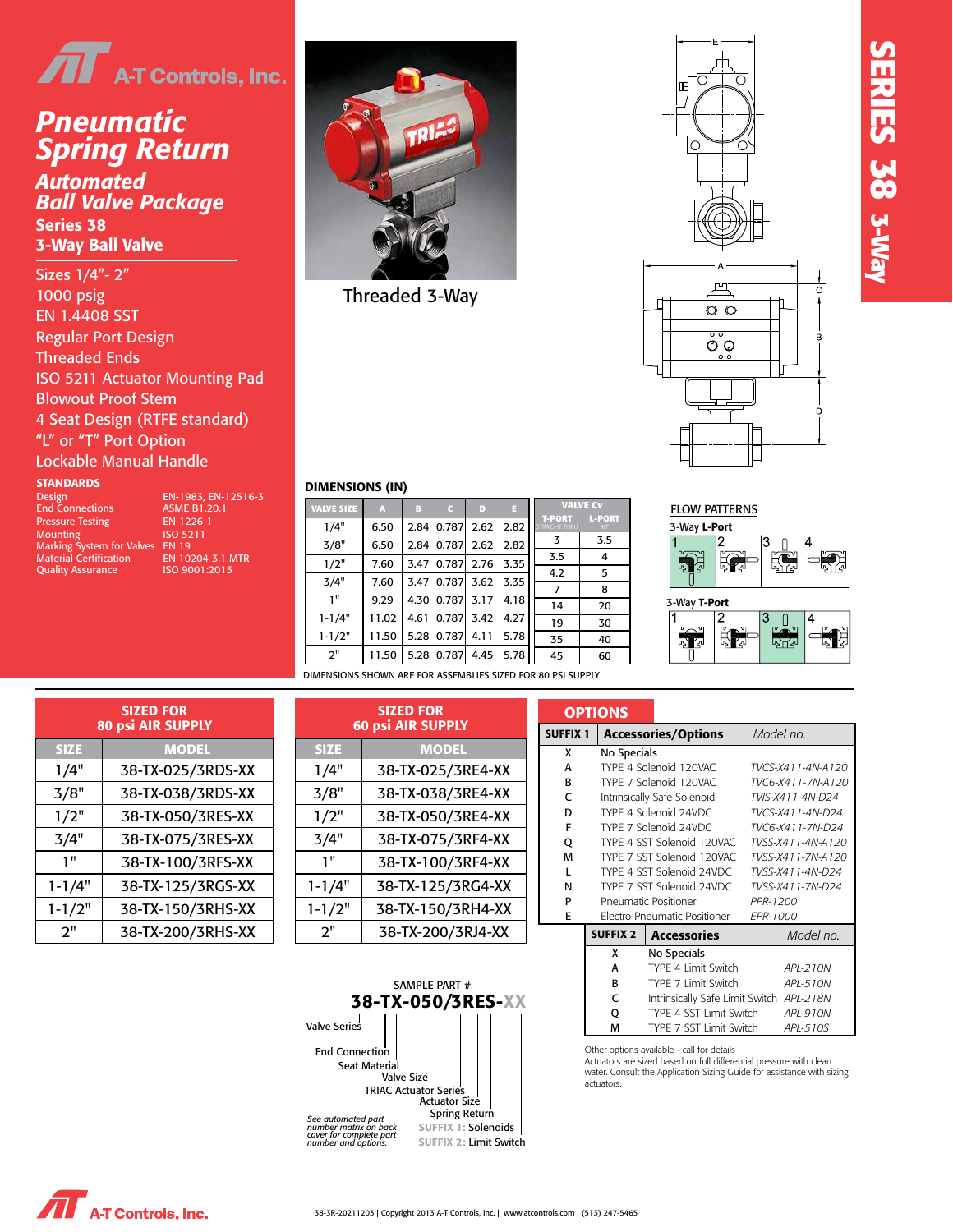

# *Electric*

#### *Ball Valve Package* Ball Valve Package<br><u>2</u> *Automated*

Series 38 3-Way Ball Valve

Regular Port Design 4 Seat Design (RTFE standard) ISO 5211 Actuator Mounting Pad 4 Seat Design (RTFE standard) "L" or "T" Port Option Lockable Manual Handle Material Certification EN 10204-3.1 MTR Sizes 1/4"- 2" 1000 psig EN 1.4408 SST Threaded Ends Blowout Proof Stem

#### **STANDARDS**

DIMENSIONS (IN)

| <b>Design</b>                   | EN-1983. EN-12516-3     |                   |
|---------------------------------|-------------------------|-------------------|
| <b>End Connections</b>          | <b>ASME B1.20.1</b>     | <b>VALVE SIZE</b> |
| <b>Pressure Testing</b>         | EN-1226-1               | 1/4"              |
| <b>Mounting</b>                 | ISO 5211                |                   |
| Marking System for Valves EN 19 |                         | 3/8"              |
| <b>Material Certification</b>   | <b>EN 10204-3.1 MTR</b> | 1/2"              |
| <b>Ouality Assurance</b>        | ISO 9001:2015           |                   |

 $\begin{array}{ccc} \n\text{ISO} & 5211 \\
\hline\n\text{SVD} & \n\end{array}$ 3, EN-12516-3  $1.20.1$ 

1-1/4" 38-TX-125/WEA1-XX-TX-125/WEA1-XX-TX-125/WEA1-XX-TX-125/WEA1-XX-TX-125/WEA1-XX-TX-125/WEA1-XX-TX-125/WEA



Threaded 3-Way



| DIMENSIONS (IN) |  |
|-----------------|--|

| r Mounting Pad<br>em<br><b>FE</b> standard)<br>tion<br><b>Handle</b> |                                             |      |            |      |                       |      |                                |                             | $\mathbb{I}\mathcal{Q}$ |
|----------------------------------------------------------------------|---------------------------------------------|------|------------|------|-----------------------|------|--------------------------------|-----------------------------|-------------------------|
| EN-1983, EN-12516-3                                                  | <b>DIMENSIONS (IN)</b><br><b>VALVE SIZE</b> | A    | B          | c    | D                     | п    |                                | <b>VALVE Cv</b>             | <b>FLOW PATT</b>        |
| <b>ASME B1.20.1</b><br>EN-1226-1                                     | 1/4"                                        | 5.24 | 7.78       | 4.94 | 4.08                  | 2.58 | <b>T-PORT</b><br>STRAIGHT THRU | <b>L-PORT</b><br>$90^\circ$ | 3-Way L-Por             |
| ISO 5211                                                             | 3/8"                                        | 5.24 | 7.78       | 4.94 | 4.08                  | 2.58 | 3                              | 3.5                         | 2                       |
| <b>EN 19</b><br>EN 10204-3.1 MTR                                     | 1/2"                                        | 5.24 | 7.92       | 4.94 | 4.08                  | 2.58 | 3.5                            | 4                           | Ę                       |
| ISO 9001:2015                                                        | 3/4"                                        | 5.24 | 8.26       | 4.94 | 4.08                  | 2.58 | 4.2                            | 5                           | ابن¶<ٍا                 |
|                                                                      | 1"                                          | 5.24 | 8.42       | 4.94 | 4.08                  | 3.29 | $\overline{7}$                 | 8                           |                         |
|                                                                      |                                             |      |            |      |                       |      | 14                             | 20                          | 3-Way T-Port<br>2       |
|                                                                      | $1 - 1/4"$                                  | 5.24 | 8.66       | 4.94 | 4.08                  | 4.41 | 19                             | 30                          |                         |
|                                                                      | $1 - 1/2"$                                  | 9.25 | 13.36 6.69 |      | 10.16 4.41            |      | 35                             | 40                          | Ę<br>577                |
|                                                                      | 2"                                          | 9.25 |            |      | 13.70 6.69 10.16 4.41 |      | 45                             | 60                          |                         |

| RT | <b>FLOW PATTERNS</b><br>3-Way L-Port |  |
|----|--------------------------------------|--|
|    | 3                                    |  |
|    | a Z<br>$\mathcal{L}$<br>۳ جا<br>ζu   |  |
|    | 3-Way T-Port                         |  |
|    | З<br>$\sqrt{2}$                      |  |
|    | بومج                                 |  |
|    |                                      |  |

|             | <b>ON-OFF</b>     |             | M |
|-------------|-------------------|-------------|---|
| <b>SIZE</b> | <b>MODEL</b>      | <b>SIZE</b> |   |
| 1/4"        | 38-TX-025/WEA1-XX | 1/4"        | Z |
| 3/8"        | 38-TX-038/WEA1-XX | 3/8"        |   |
| 1/2"        | 38-TX-050/WEA1-XX | 1/2"        |   |
| 3/4"        | 38-TX-075/WEA1-XX | 3/4"        |   |
| 1"          | 38-TX-100/WEA1-XX | 1"          |   |
| $1 - 1/4"$  | 38-TX-125/WEA1-XX | $1 - 1/4"$  | þ |
| $1 - 1/2"$  | 38-TX-150/WEB1-XX | $1 - 1/2"$  | þ |
| 2"          | 38-TX-200/WEB1-XX | 2"          | Į |

|  | <b>Flow Patterns for L-Port</b> |  |
|--|---------------------------------|--|
|  |                                 |  |



|  |             | <b>MODULATING</b> |
|--|-------------|-------------------|
|  | <b>SIZE</b> | <b>MODEL</b>      |
|  | 1/4"        | 38-TX-025/WEA2-XX |
|  | 3/8"        | 38-TX-038/WEA2-XX |
|  | 1/2"        | 38-TX-050/WEA2-XX |
|  | 3/4"        | 38-TX-075/WEA2-XX |
|  | 1"          | 38-TX-100/WEA2-XX |
|  | $1 - 1/4"$  | 38-TX-125/WEA2-XX |
|  | $1 - 1/2"$  | 38-TX-150/WEB2-XX |
|  | 2"          | 38-TX-200/WEB2-XX |



| Suffix 1 |                         | <b>Voltage / Accessory</b>                                   | Model No. |  |  |  |
|----------|-------------------------|--------------------------------------------------------------|-----------|--|--|--|
| x        | No Specials             |                                                              |           |  |  |  |
| R        |                         | 24VDC Electric Actuator                                      |           |  |  |  |
| S        |                         | 220VAC Electric Actuator                                     |           |  |  |  |
| T        |                         | Other Voltage Electric Actuator                              |           |  |  |  |
| W        | 12VDC Electric Actuator |                                                              |           |  |  |  |
| γ        |                         | 24VAC Electric Actuator                                      |           |  |  |  |
|          |                         | * No voltage specified on electric assemblies denotes 120VAC |           |  |  |  |
|          |                         | <b>Suffix 2 Accessories</b>                                  |           |  |  |  |
|          | x                       | No Specials                                                  |           |  |  |  |
|          |                         | HS1 High Speed Electric                                      |           |  |  |  |
|          |                         | HS2 High Speed Electric                                      |           |  |  |  |

i water. Consult the <sub>4</sub> with clean water. Consult the Application Sizing Guide<br>for assistance with sizing actuators. sales@atcontrols.com

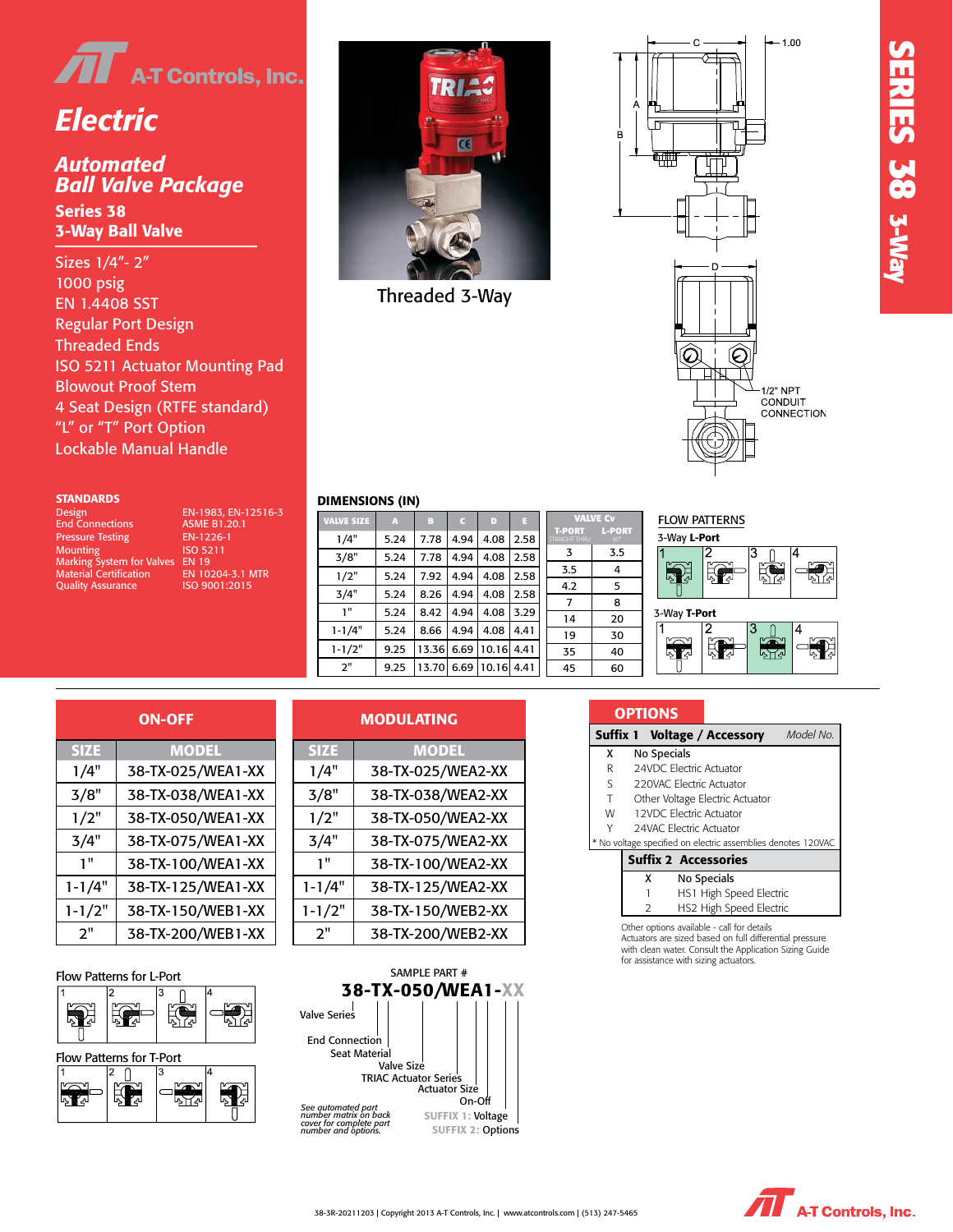# *Series 38*

## HOW TO ORDER: Manual Valves

| <b>Valve Series</b>     |
|-------------------------|
| 3-Way NPT, Regular Port |

| <b>Body/Ball/Stem Material</b>         |
|----------------------------------------|
| Plank Value Series Standard 1 4408 SST |

*Blank Valve Series Standard 1.4408 SST*



|    |                 | <b>End Connection</b> |
|----|-----------------|-----------------------|
| тц | <b>NPT Fnds</b> |                       |

| 5 <sub>1</sub> | <b>Valve Size</b> |  |  |
|----------------|-------------------|--|--|
| 0025 1/4"      | $0100$ $1''$      |  |  |
| 0038 3/8"      | $0125$ 1-1/4"     |  |  |
| 0050 1/2"      | $0150$ $1-1/2"$   |  |  |
| 0075 3/4"      | $0200 \t 2"$      |  |  |

| <b>Seat, Lining &amp; Trim Materials</b> |  | <b>Special Designa</b>      |
|------------------------------------------|--|-----------------------------|
| Reinforced TFE Seats (RTFE)              |  | No Specials/Series Standard |
|                                          |  | <b>Gear Operator</b>        |

| G | <b>Gear Operator</b>                    |
|---|-----------------------------------------|
| н | <b>Gear Operator with Lockout Plate</b> |

- 
- L Lockable Handle<br>O Oval Handle (ava. Oval Handle (available in some)
- S Spring Return Handle *(Direct Mount Only)*

**Special Designation** 

- 4 4" Lockable Stem Extension
- 

| 8 | <b>Additional Specials</b>      |
|---|---------------------------------|
| X | No Specials, Series Standard    |
| 0 | Oxygen Cleaned                  |
| v | <b>Vented Ball</b>              |
| D | Degreased & Bagged              |
| А | Vented Ball, Degreased & Bagged |

B Vented Ball, Oxygen Cleaned

| MANUAL VALVE<br>SAMPLE PART #<br>38-TH-0150-XXX-T |  |                                      |                         |  |  |
|---------------------------------------------------|--|--------------------------------------|-------------------------|--|--|
|                                                   |  |                                      |                         |  |  |
| (2) Valve Series                                  |  |                                      |                         |  |  |
| (3) Body/Ball/Stem<br>Material                    |  |                                      |                         |  |  |
| (4) End Connection                                |  |                                      |                         |  |  |
|                                                   |  | (5) Valve Size                       |                         |  |  |
|                                                   |  | (6) Seat, Lining, & Trim<br>Material |                         |  |  |
|                                                   |  | (7) Special Designation              |                         |  |  |
|                                                   |  | (8) Additional Specials              |                         |  |  |
|                                                   |  |                                      | (9) Special Designation |  |  |

| 9 | <b>Special Designation</b> |
|---|----------------------------|
|   | L-Port 3-Way arrangement   |
|   | T-Port 3-Way arrangement   |

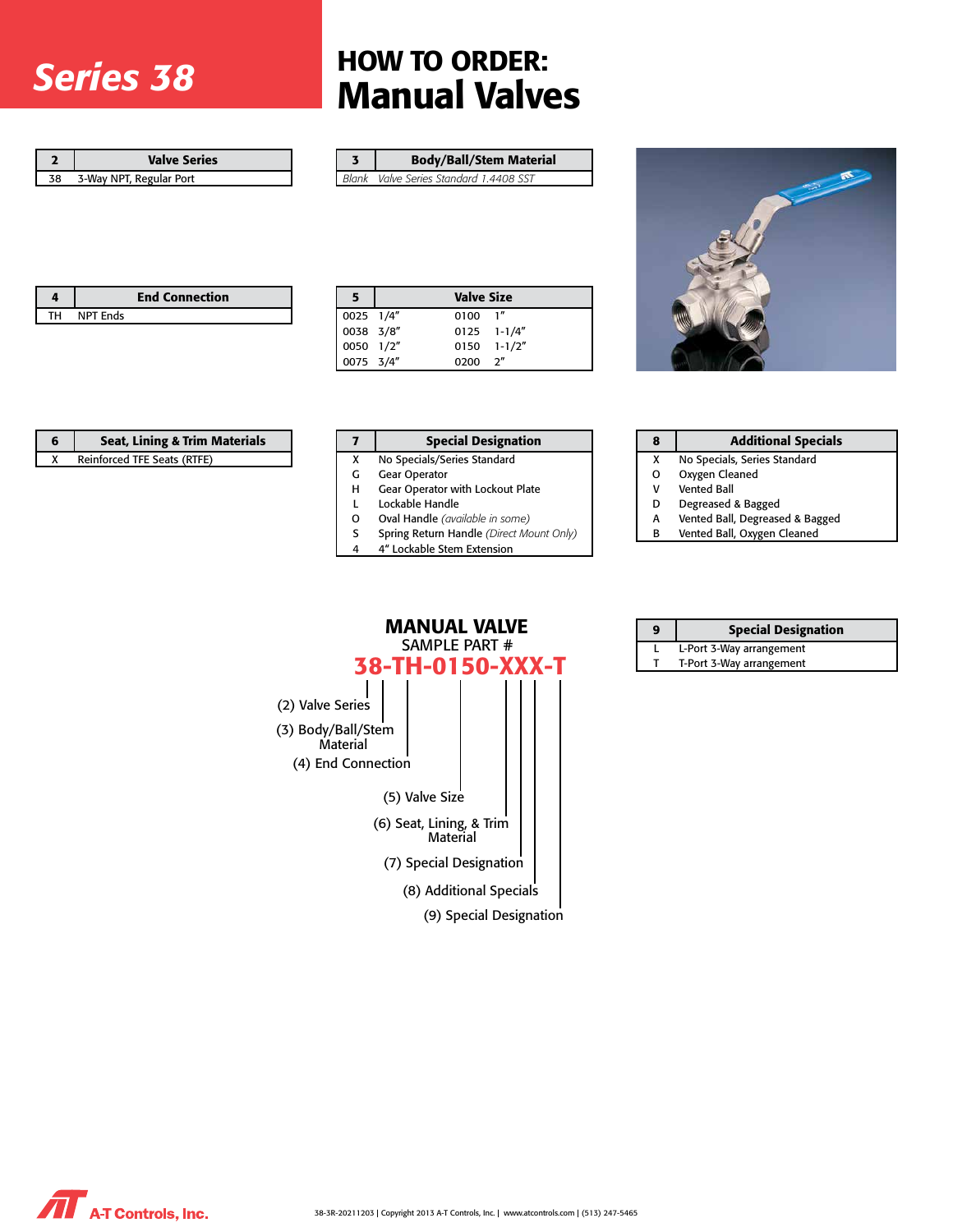## *Series 38* HOW TO ORDER: Automated Valves

| 2            | <b>Valve Series</b>              |  |
|--------------|----------------------------------|--|
| 38           | 3-Way NPT, Regular Port          |  |
|              |                                  |  |
| 3            | <b>Body/Ball/Stem Material</b>   |  |
| <b>Blank</b> | Valve Series Standard 1.4408 SST |  |

|   | <b>End Connection</b>                    |
|---|------------------------------------------|
|   | <b>NPT Ends</b>                          |
|   |                                          |
| 5 | <b>Seat, Lining &amp; Trim Materials</b> |
|   | Reinforced TFE Seats (RTFE)              |

| 6            | <b>Valve Size</b> |     |                  |
|--------------|-------------------|-----|------------------|
| $025$ $1/4"$ |                   | 100 | $\mathbf{1}''$   |
| 038 3/8"     |                   |     | $125 \t1-1/4''$  |
| 050 1/2"     |                   |     | $150 \t 1-1/2''$ |
| 075 3/4"     |                   | 200 | 2 <sup>n</sup>   |

|                                             |       | 7 (A) Pneumatic Actuator - 3R, 3N, 3P Series |        |  |
|---------------------------------------------|-------|----------------------------------------------|--------|--|
| 3RC                                         | 3R10  | 3RM                                          | 3R850  |  |
| 3RD                                         | 3R20  | 3RN                                          | 3R1000 |  |
| 3RE                                         | 3R40  | 3RP                                          | 3R1200 |  |
| 3RF                                         | 3R80  | 3RR                                          | 3R1750 |  |
| 3RG                                         | 3R130 | 3RS                                          | 3R2400 |  |
| 3RH                                         | 3R200 | 3RT                                          | 3R2500 |  |
| 3RJ                                         | 3R300 | 3RU                                          | 3R2700 |  |
| 3RK                                         | 3R500 | 3RV                                          | 3R3300 |  |
| 3RL                                         | 3R700 | 3RW                                          | 3R3500 |  |
| 3R=Standard, 3N=Electroless Nickel Plating, |       |                                              |        |  |

3P=Teflon™ (PTFE) Coating

|      | 7 (A) Pneumatic Actuator - S2 Series |                  |                     |  |
|------|--------------------------------------|------------------|---------------------|--|
|      | S <sub>2</sub> C S <sub>2</sub> -052 | S2G.             | S <sub>2</sub> -125 |  |
| S2D. | S2-063                               | S <sub>2</sub> H | $S2 - 140$          |  |
|      | S <sub>2</sub> E 52-083              | <b>S21</b>       | $S2 - 160$          |  |
| S2F. | S <sub>2</sub> -105                  | S2K              | $S2 - 210$          |  |

#### 7 (B) Pneumatic Action

- D Double Acting (DA)
- S Spring CW (5 springs)\*
- O Spring CCW (5 springs)\*
- 4 Spring CW (4 springs)\*\*
- F Spring CCW (4 springs)\*\*

\*2500 & 3500 80 psig spring

\*\*2500 & 3500 60 psig spring

| 7                | <b>Actuator - Electric (On-Off)</b> |                  |                 |  |
|------------------|-------------------------------------|------------------|-----------------|--|
| WEX1             | <b>WE-350</b>                       | WEG1             | WE-5200         |  |
| WEA1             | <b>WE-500</b>                       | WEH <sub>1</sub> | WE-6900         |  |
| WEB1             | <b>WE-690</b>                       | WEJ1             | WE-10500        |  |
| WFC <sub>1</sub> | WE-1350                             | WEK1             | WE-17500        |  |
| WED <sub>1</sub> | WE-1700                             | WFI <sub>1</sub> | <b>WE-25900</b> |  |
| WFF1             | <b>WE-2640</b>                      | WEM1             | WE-53000        |  |
| WFF1             | WE-4400                             | WEN1             | <b>WE-80000</b> |  |

| 7 |                      |                  | <b>Actuator - Electric (Modulating)</b> |  |
|---|----------------------|------------------|-----------------------------------------|--|
|   | WEA2 WEM-500         | <b>WFH2</b>      | <b>WEM-6900</b>                         |  |
|   | WEB2 WEM-690         |                  | WEJ2 WEM-10500                          |  |
|   | <b>WEC2 WEM-1350</b> | <b>WFK2</b>      | <b>WEM-17500</b>                        |  |
|   | <b>WED2 WEM-1700</b> | WFI <sub>2</sub> | <b>WEM-25900</b>                        |  |
|   | <b>WEE2 WEM-2640</b> | <b>WFM2</b>      | <b>WEM-53000</b>                        |  |
|   | WEF2 WEM-4400        | <b>WFN2</b>      | <b>WFM-80000</b>                        |  |
|   | <b>WEG2 WEM-5200</b> |                  |                                         |  |

*(10) Special Designation* SAMPLE PART # (2) Valve Series (3) Body/Ball/Stem Material (6) Valve Size (5) Seat/Trim Material (4) End Connection (7A) TRIAC Actuator Series (7A) Actuator Size (7B) Double Acting (8) Accessory (9) Accessory AUTOMATED VALVE 38-TX-050/3RDD-XX-\_

| 8 | <b>Accessories/Options</b>                                   | Model no.         |  |
|---|--------------------------------------------------------------|-------------------|--|
| x | No Specials                                                  |                   |  |
| A | TYPE 4 Solenoid 120VAC                                       | TVCS-X411-4N-A120 |  |
| в | TYPE 7 Solenoid 120VAC                                       | TVC6-X411-7N-A120 |  |
| C | Intrinsically Safe Solenoid                                  | TVIS-X411-4N-D24  |  |
| D | TYPE 4 Solenoid 24VDC                                        | TVCS-X411-4N-D24  |  |
| F | TYPE 7 Solenoid 24VDC                                        | TVC6-X411-7N-D24  |  |
| Q | TYPE 4 SST Solenoid 120VAC                                   | TVSS-X411-4N-A120 |  |
| M | TYPE 7 SST Solenoid 120VAC                                   | TVSS-X411-7N-A120 |  |
| L | TYPE 4 SST Solenoid 24VDC                                    | TVSS-X411-4N-D24  |  |
| N | TYPE 7 SST Solenoid 24VDC                                    | TVSS-X411-7N-D24  |  |
| P | <b>Pneumatic Positioner</b>                                  | PPR-1200          |  |
| E | Electro-Pneumatic Positioner FPR-1000                        |                   |  |
| R | 24VDC Electric Actuator                                      |                   |  |
| S | 220VAC Electric Actuator                                     |                   |  |
| T | Other Voltage Electric Actuator                              |                   |  |
| W | <b>12VDC Electric Actuator</b>                               |                   |  |
| Υ | 24VAC Electric Actuator                                      |                   |  |
|   | * No voltage specified on electric assemblies denotes 120VAC |                   |  |
|   |                                                              |                   |  |
| 9 | <b>Accessories</b>                                           | Model no.         |  |
| X | No Specials                                                  |                   |  |
| A | <b>TYPE 4 Limit Switch</b>                                   | API-210N          |  |
| В | <b>TYPE 7 Limit Switch</b>                                   | APL-510N          |  |
| C | Intrinsically Safe Limit Switch APL-218N                     |                   |  |
| Q | TYPE 4 SST Limit Switch                                      | API-910N          |  |
| Z | 180° Operation                                               |                   |  |
|   |                                                              |                   |  |

| 10 | <b>Special Designation</b> |
|----|----------------------------|
|    | L-Port 3-Way arrangement   |
|    | T-Port 3-Way arrangement   |

1 HS1 High Speed Electric 2 HS2 High Speed Electric